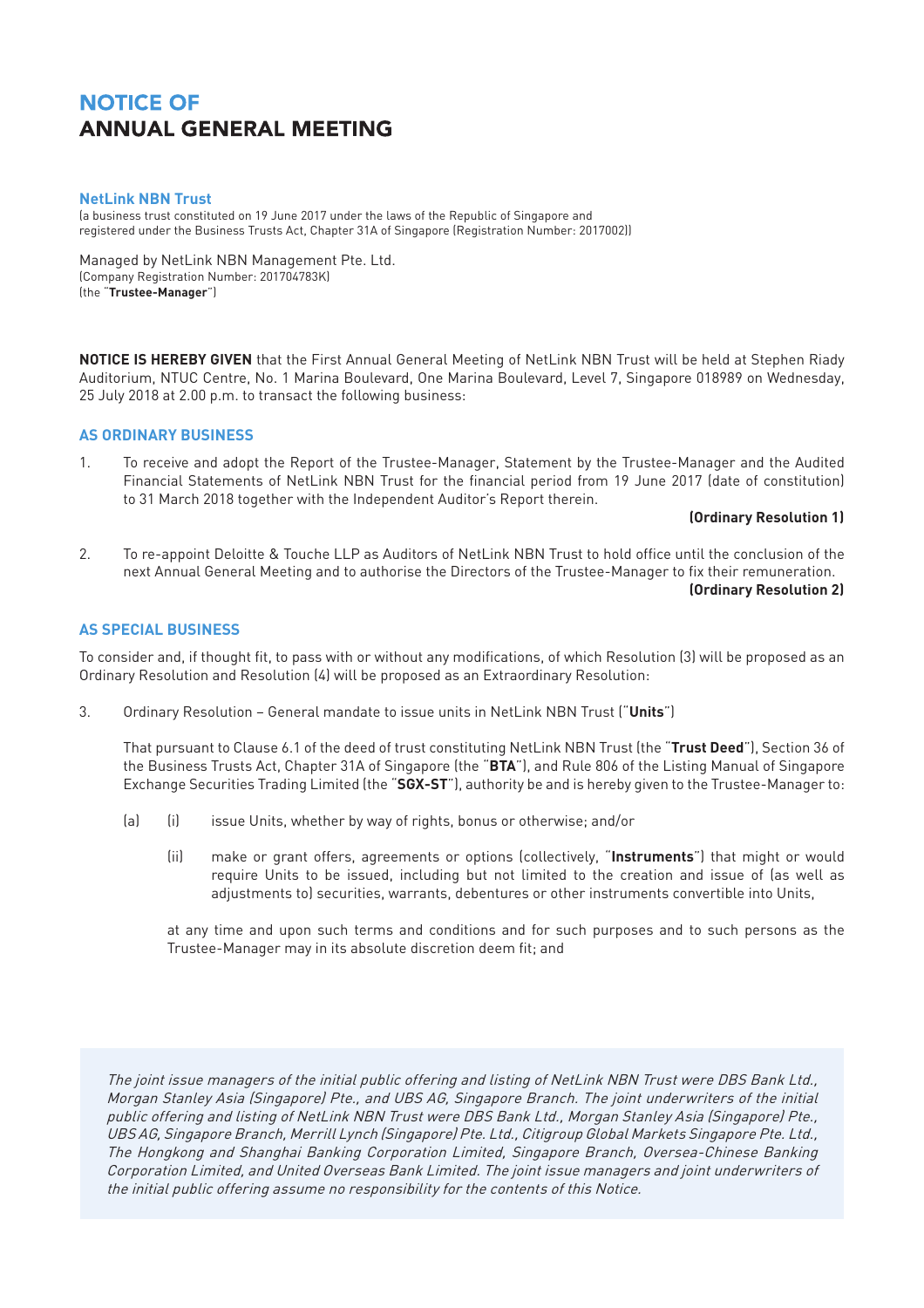(b) (notwithstanding the authority conferred by this Resolution may have ceased to be in force at the time such Units are issued) issue Units in pursuance of any Instruments made or granted by the Trustee-Manager while this Resolution was in force,

### provided that:

- (i) the aggregate number of Units to be issued pursuant to this Resolution (including Units to be issued in pursuance of the Instruments, made or granted pursuant to this Resolution) shall not exceed 50% of the total number of issued Units (excluding treasury Units and subsidiary holdings, if any) (as calculated in accordance with sub-paragraph (ii) below), of which the aggregate number of Units to be issued other than on a pro rata basis to existing Unitholders shall not exceed 10% of the total number of issued Units (excluding treasury Units and subsidiary holdings, if any) (as calculated in accordance with sub-paragraph (ii) below);
- (ii) (subject to such manner of calculation as may be prescribed by SGX-ST) for the purpose of determining the aggregate number of Units that may be issued under sub-paragraph (i) above, the total number of issued Units (excluding treasury Units and subsidiary holdings, if any) shall be based on the total number of issued Units (excluding treasury Units and subsidiary holdings, if any) at the time of the passing of this Resolution, after adjusting for:
	- (aa) any new Units arising from the conversion or exercise of any Instruments which are outstanding at the time this Resolution is passed; and
	- (bb) any subsequent bonus issue, consolidation or subdivision of Units;
- (iii) in exercising the authority conferred by this Resolution, the Trustee-Manager shall comply with the provisions of the Listing Manual of SGX-ST for the time being in force (unless such compliance has been waived by SGX-ST), the Trust Deed and the BTA for the time being in force (unless otherwise exempted or waived by the Monetary Authority of Singapore); and
- (iv) unless revoked or varied by the Unitholders of NetLink NBN Trust in a general meeting, such authority shall continue in force until (i) the conclusion of the next Annual General Meeting of the Unitholders or (ii) the date by which the next Annual General Meeting of the Unitholders is required by law to be held, whichever is earlier;
- (v) where the terms of the issue of the Instruments provide for adjustment to the number of Instruments or Units into which the Instruments may be converted, in the event of rights, bonus or other capitalisation issues or any other events, the Trustee-Manager is authorised to issue additional Instruments or Units pursuant to such adjustment notwithstanding that the authority conferred by this Resolution may have ceased to be in force at the time the Instruments or Units are issued; and
- (vi) the Trustee-Manager be and is hereby authorised to complete and do all such acts and things (including executing all such documents as may be required) as the Trustee-Manager may consider expedient or necessary or in the interest of NetLink NBN Trust to give effect to the authority conferred by this Resolution.

[See Explanatory Note 1] **(Ordinary Resolution 3)**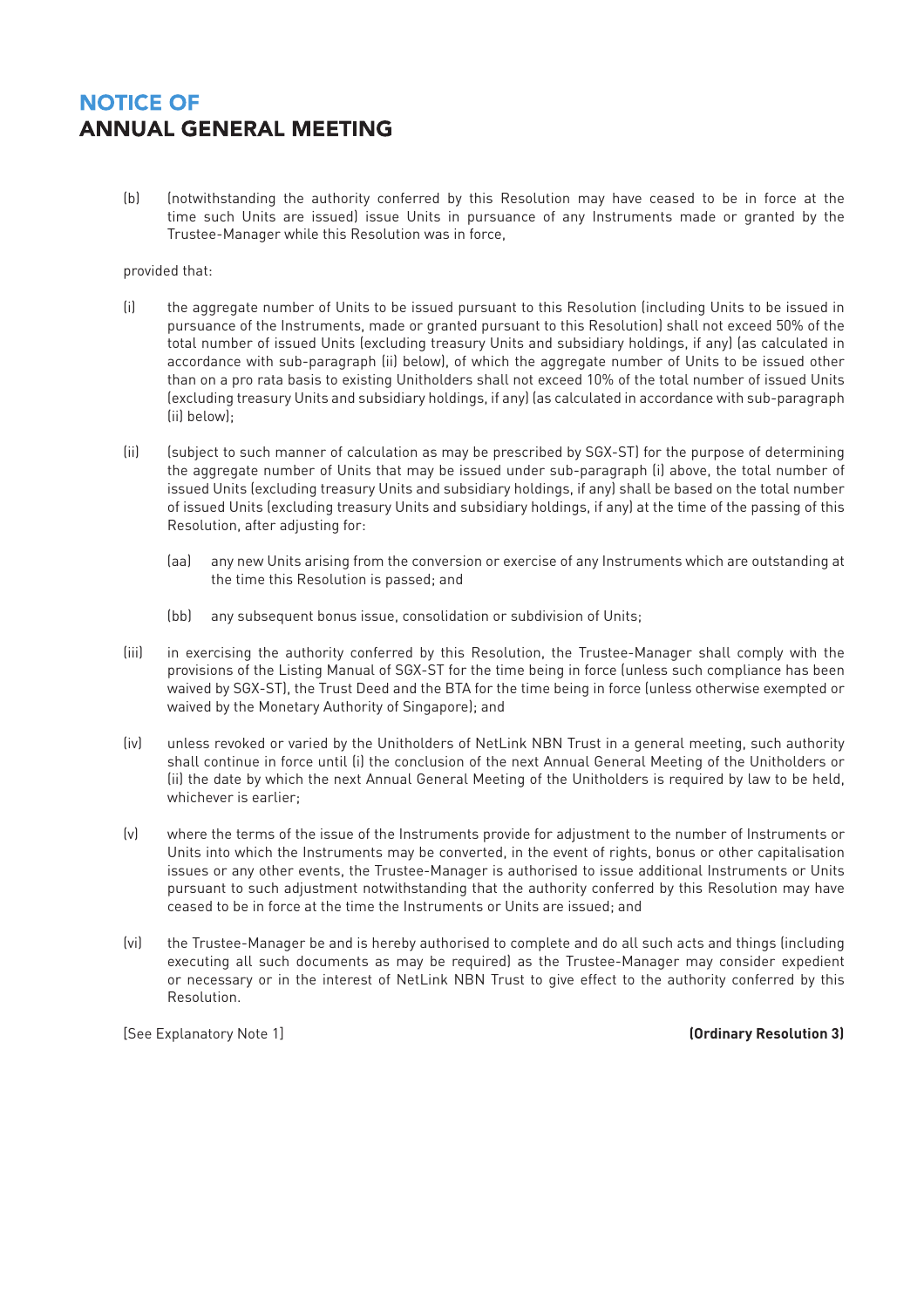4. Extraordinary Resolution – Proposed amendment and restatement of the NetLink NBN Trust Deed to provide for the Proposed Multiple Proxies Trust Deed Amendments

That:

- (a) approval be and is hereby given to amend the deed of trust dated 19 June 2017 constituting NetLink NBN Trust (the "**Trust Deed**") in the manner set out in paragraph 2.3 of the appendix to the Notice of Annual General Meeting (the "**Appendix**") dated 29 June 2018 (the "**Proposed Multiple Proxies Trust Deed Amendments**"); and
- (b) the Trustee-Manager be and is hereby authorised to complete and do all such acts and things (including executing all such documents as may be required) as the Trustee-Manager may consider expedient or necessary or in the interest of the Trust to give effect to the Proposed Multiple Proxies Trust Deed Amendments.

[See Explanatory Note 2] **(Extraordinary Resolution 4)**

By Order of the Board

### **NetLink NBN Management Pte. Ltd.**

(Registration Number: 201704783K) (as trustee-manager of NetLink NBN Trust)

Lai Kuan Loong, Victor Albert Lim Aik Seng Company Secretaries

Singapore, 29 June 2018